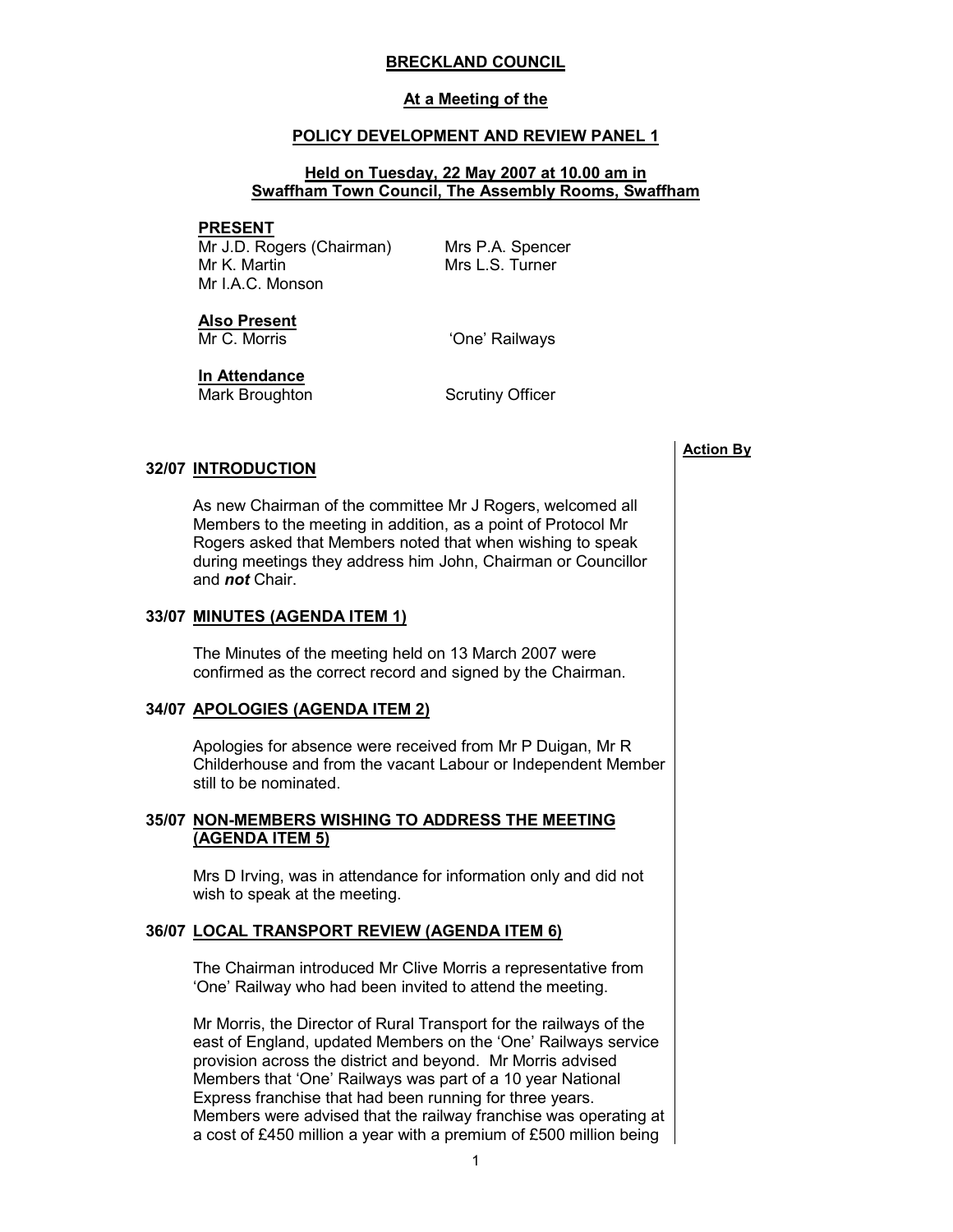### Action By

paid to the Government and that 'One' was running at a 2% profit margin which aimed to reach their target profit margin of 5%. A Member asked whether the Government were investing back into the rail network for the region the £500 million premium being paid by 'One' Railway. Mr Morris confirmed that although he was unsure of the percentage of money that was being paid back to the region the Government were investing all the money back into Network Rail.

Mr Morris advised Members that three years ago there were only six trains a day to Brandon and now they were thirty three trains a day which 'One' hoped would help to lift the environment of the train station. Members were informed that children in the local schools in Brandon were getting involved in smartening up the station.

Members expressed their delight that there was an hourly service to Brandon and felt that this would benefit the local people hugely with the regular service helping tourism in the area in addition; the improvement in service would encourage local people and tourists to visit the Brecks area. A member asked how the new service to Brandon was being promoted; it was confirmed that a double sided flyer with all the new service information was available highlighting the increased parking availability and the installation of CCTV and the 'Brandon Life' publication was running promotions to travel from Brandon and receive two tickets for the price of one on the 'One Day Ranger' ticket. In addition, 'One' had the Press taking photos at Brandon train station waving off the first additional train in the new service which Mr Morris hoped would help raise great awareness to local residents in turn spreading to potential tourists to the area. A Member asked whether there was any plan to expand the car park in response, Mr Morris advised Members that once it was in 'One' Railway's remit they will be increasing the parking by an additional 25 – 30 spaces.

In addition to the increased service from Brandon there were more Sunday services to Lakenheath where three trains were stopping each way on a Sunday. A Member asked whether this service on a Sunday would be stopping any more. In response, it was stated that if this service was to be increased the running and operating costs would increase for example, the timetable would have to be changed and therefore, with the increased cost it was unlikely this service would be stopping any more than it was currently.

Mr Morris confirmed that the biggest challenge for 'One' Railways was coping with growth confirming that the Norwich to Cambridge route had grown in use by 14 -15%. He confirmed that they only operated two car unit trains for this route which were running well off peak however, in peak times they were very busy and that this increase in use, meant that the car parks were extremely busy too. Mr Morris confirmed that the need to increase the amount of parking spaces at Attleborough and Thetford train stations was very important. Members were advised that 'One' were working in partnerships with Norfolk County Council and South Norfolk Council and that 'One' had very good relationships with Norfolk County Council Transport and Planning Department.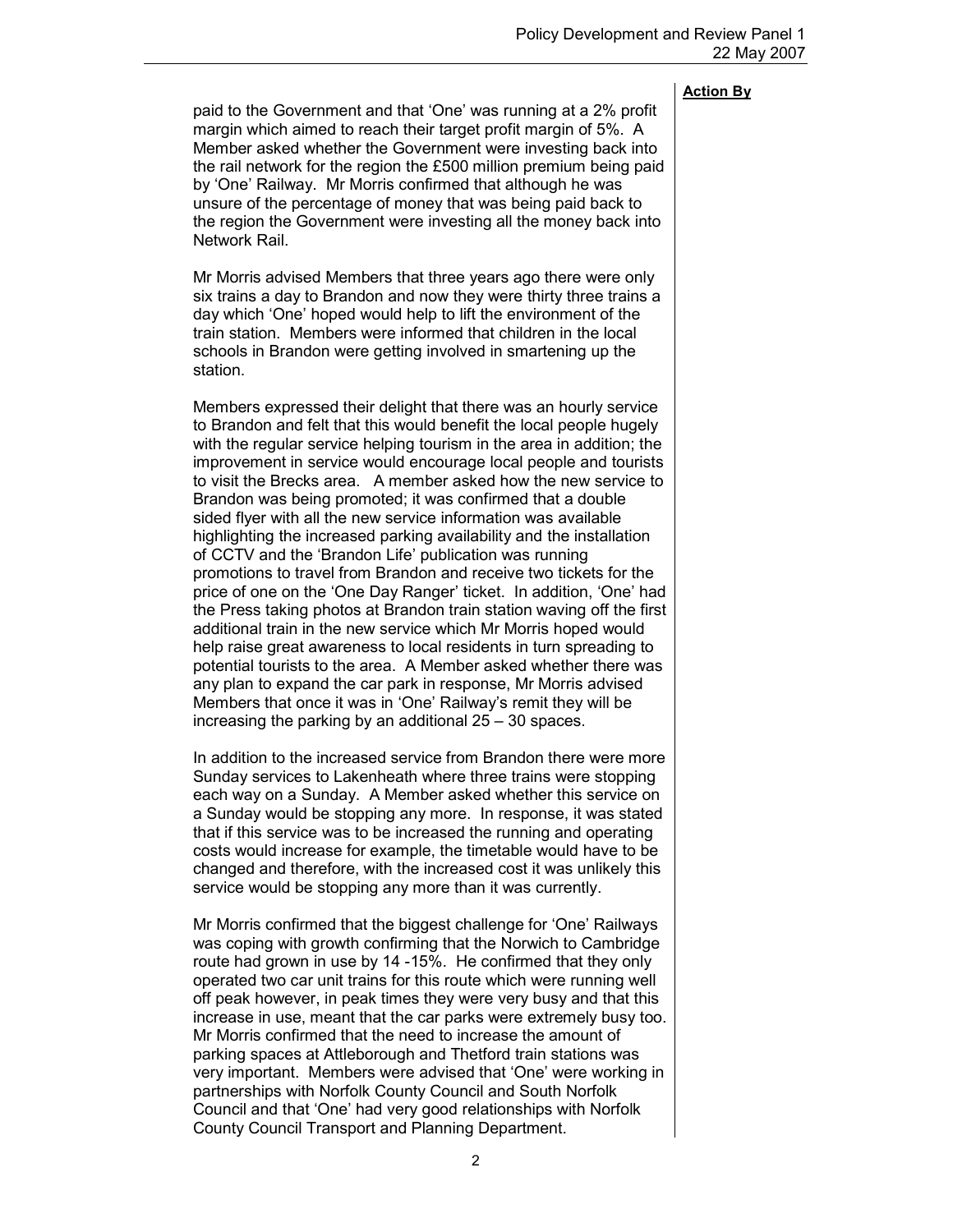# Action By

It was expressed that increasing the parking at Thetford train station was imperative, and a Member asked that if plans were developed to increase the parking in the future that Mr Morris attend a Thetford town council meeting to update councillors and residents. Mr Morris confirmed that although this was within Network Rail's remit it was not specifically within his however, Members were informed that at the latter part of the year there were plans to have completed a new footbridge and separate entrance to the Norwich bound platform, adjacent to the allotments, giving access to wheelchairs, pushchairs and cycles.

The scope to increase the car parking at Attleborough station was discussed, with the knowledge that the land available around the station if developed would increase the parking spaces by 100%. It was confirmed that the land across the road from the station which could be developed was owned by the County Council. Mr Morris confirmed that it would be the combined responsibility of the train operator and local authority to take the responsibility to increase the car parking. Members were advised that at Wymondham station 100 car park spaces had been developed on the north side of the car park and to assist with the costs of this development they would be introducing a modest charge to their travellers. Mr Morris advised Members that they could perhaps encourage Norfolk County Council to increase the car parking at Attleborough if they used Wymondham as an example and suggested a modest charge to help with costs.

A Member asked whether 'One' Railway would have any influence on encouraging Network Rail to make unmanned stations manned and introducing barrier crossings at all stations especially in light of accidents that still occurred at station crossings. Mr Morris explained that 'One' did have influence with Network Rail however, confirmed that all of the accidents that have happened had been due to people's misuse of the crossing not an issue with the operation of the crossing. It was confirmed that on stations where there was no barrier trains have to reduce their speed down to 10-15 miles an hour.

Mr Morris confirmed that they had recently been working on a 'Route Utilisation Strategy' which had been conducted to investigate where growth was needed with the railways. Members were advised that the Government and the rail industry had highlighted the importance of ensuring the infrastructure could cope with the demand of the railways growth and that this would involve the electrification of all the lines. A Member wondered whether there would be any scope to have a train line from Norwich to King's Lynn. In response, Mr Morris confirmed that although they would be keen to get an integrated service and run a direct service it would not be sustainable and the train operator would not be able to influence an addition to a train route of this nature as it was a franchise mapping issue. Mr Morris suggested that if Members were seriously interested in adding this train route that lobbying would have more of an influence than 'One' Railway.